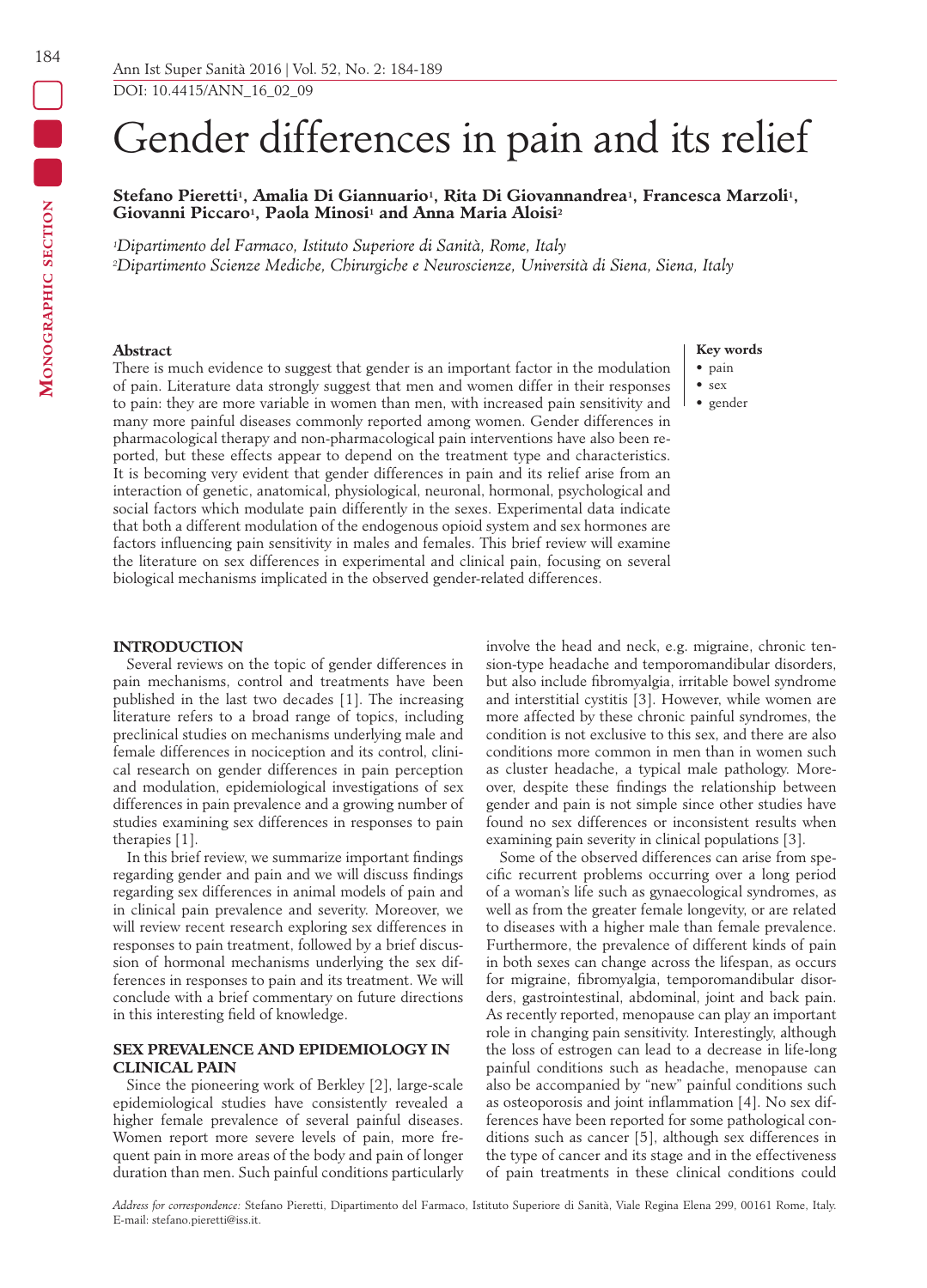also influence the presence, magnitude and direction of sex differences in cancer pain [3]. Other confounding factors that can influence sex difference estimates in pain are the reported gender differences in pain symptoms and signs of some syndromes such as appendicitis, migraine, IBS, rheumatoid arthritis and coronary artery diseases [6]. It is recognized that psychological and socio-cultural mechanisms can influence pain perception, expression and tolerance in both sexes, thus confounding gender-related pain analysis. Nevertheless, the overall findings from epidemiological and clinical studies demonstrate that women are at higher risk for many common pain conditions than men. Data on pain intensity are less consistent and influenced by several methodological factors, including mode of patient selection in clinical studies and the sex differences in the effects of pain treatments.

## **SEX AND EXPERIMENTALLY INDUCED PAIN**

Differences in responses to experimental pain in both sexes have been investigated mainly in healthy people using a wide variety of stimuli (mechanical, electrical, thermal, ischemic, chemical). Pain responses have been evaluated by different measures including time and intensity to the first sensation of pain, pain tolerance, and self-report measures of pain intensity. The results varied between studies regardless of the type of stimulus used, indicating that sex differences in nociception depend on multiple factors such as the type of stimulus, testing or end point paradigm, body location, temporal rhythms, reproductive status and age, the presence of disease or illness [6]. In contrast, a recent systematic review concluded that the last ten years of experimental research did not provide clear and consistent results concerning sex differences in human pain sensitivity [7]. However, from the data used for this review and the analysis of the studies, it appears that females feel pain with greater sensitivity than males, although the statistical significance of the sex difference varies across measures, as previously reported [6]. On the other hand, it is interesting to note that despite similar behavioural responses by men and women to a painful stimulus (pain intensity, threshold), some neurophysiological measurements (fNMR, PET) often show a different or opposite response to the same stimulus [8]. These data strongly indicate a different functional involvement of the central nervous system with possibly 'different' plastic changes in those areas probably involved in pain chronicization.

#### **SEX DIFFERENCES AND PAIN TREATMENT**

The response to pain therapy (drugs, somatic manipulations, situational adjustment) appears to be sexrelated. Several studies based on analgesic and adjuvant drug consumption have documented that women consume and are prescribed more drugs than men, and only a part of this treatment is used to alleviate gynaecological pain [6]. However, lower opioid consumption has also been reported in post-operative women [9], although this result may depend on the type of surgical procedure or arise from increased analgesic side effects in women [10]. A lack of sex-specific effects for μ-mediated opioid analgesia was recently reported, but when the analyses were restricted to patient-controlled analgesia (PCA) or when only PCA morphine studies were considered, robust analgesic effects for women appeared [11]. Similar results were obtained in studies in which analgesic responses were experimentally assessed, suggesting greater morphine analgesia for women. No sex-dependent analgesic effects of mixed opioids such as butorphanol, nalbuphine and pentazocine were found in experimental studies, although in clinical studies it was concluded that women exhibit greater analgesia than men in response to these analgesics [3].

As reported for clinical and experimental studies, sex differences have also been found in investigations of pain treatment. Women received sedatives more often for pain after surgery whereas men were more likely to receive analgesics [12], suggesting that women are at risk for under-treatment of pain. Several studies suggest that the differences in pain treatment between women and men are influenced by both patient and provider characteristics, an effect which may lead to disparities in pain management [13].

In regard to sex differences in non-pharmacological pain interventions, when patients were asked to focus on the sensory components of pain, men reported less pain than woman, whereas when they focused on affective components of pain, women reported more pain than men [14]. In a study examining the effect of acceptance-based coping instructions on cold-pressor pain, women reported a lower pain threshold and tolerance level than men and the acceptance instructions only benefited women [15]. Recently a study investigated whether men and women exhibited different outcomes after an intensive multimodal pain treatment program consisting of individual treatment as well as group therapy [16]. Pre-treatment parameters for pain, disability due to pain, pain duration and pain chronicity stage, as well as age or psychiatric comorbidities, did not differ between genders. The study demonstrated a considerable difference in the benefit for women compared with men, and women consistently improved more in pain-related disabilities in daily life than men. These distinctions did not appear to be due to differences in pain duration, medication, psychiatric comorbidities, pain chronicity stage or application for a disability pension. Therefore, gender differences do not only refer to chronic pain prevalence, pain perception or experimental pain measurement, but also seem to have a clinically relevant impact on the response to pain therapy, even though the results of this kind of study are somewhat variable.

## **MECHANISMS OF SEX DIFFERENCES IN PAIN**

As summarized above, gender differences contribute to individual differences in pain and its relief. However, the specific mechanisms underlying the observed disparity are not yet clear and it has been suggested that an interaction of biological, psychological and socio-cultural factors probably contributes to these differences.

Androgens and estrogens are essential for the development and maintenance of the reproductive system Ξ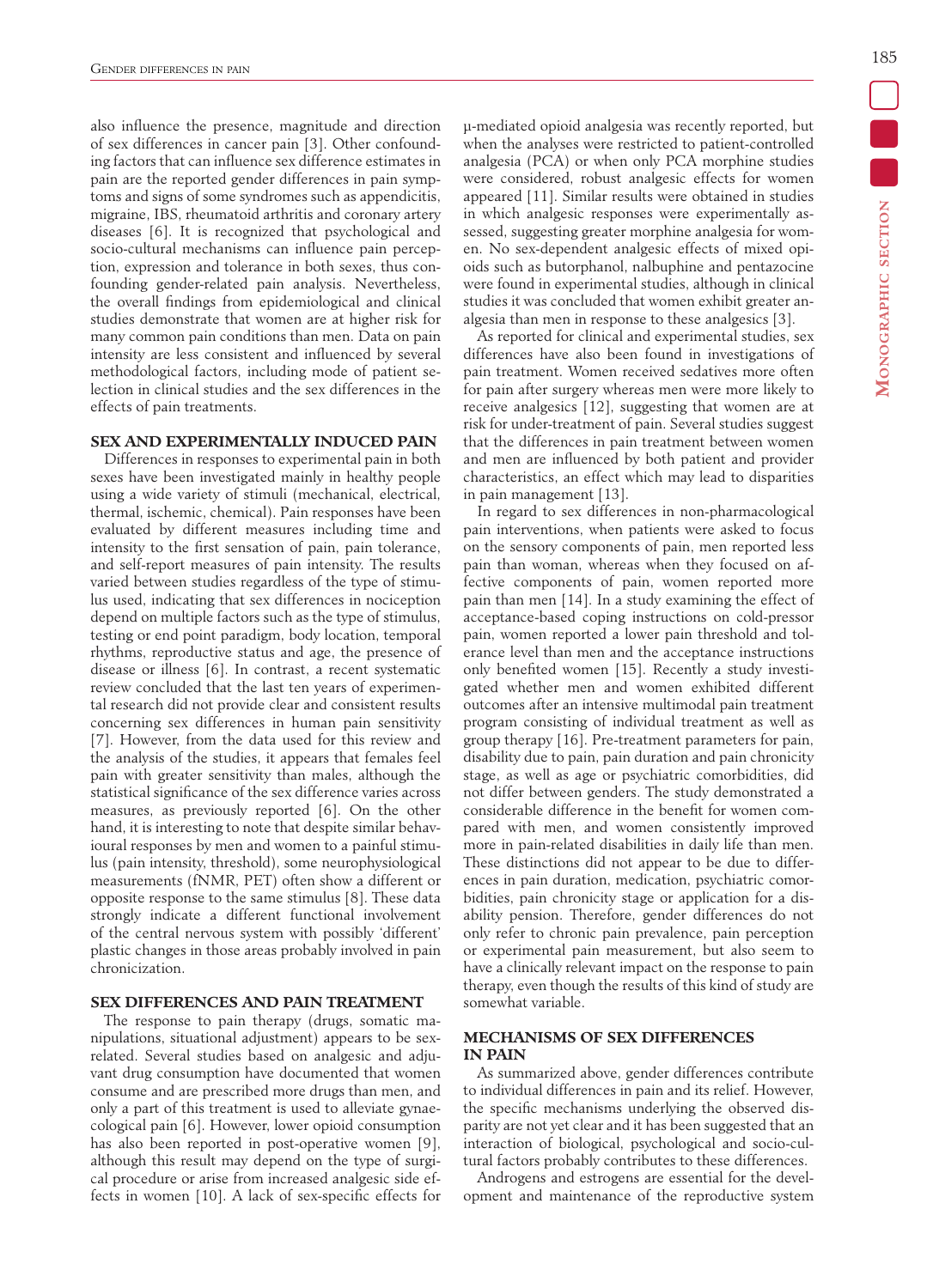and many studies suggest that they also play an important role in the observed differences between males and females in the response to pain and pain treatments. Changes in estrogen plasma levels were found to be correlated with recurrent pain in women [17] and postmenopausal women undergoing estrogen replacement therapy showed an increased incidence of temporomandibular (TM) joint pain [18]. However, TM joint pain and fibromyalgia are also related to the menstrual cycle phases, and rapid estrogen changes may also be associated with increased pain [19]. Fibromyalgia symptoms are associated with the luteal phase, when both estrogen and progesterone levels are high [20].

Pain perception varies according to the menstrual cycle phases in women with chronic pain perception, with patients rating pain significantly higher in some phases of the menstrual cycle than in others [21]. In experimental models of pain, estrogens appear to be pronociceptive since male rats injected intracerebroventricularly with estradiol for two days showed higher levels of formalin-induced licking than rats injected with saline [22]. However, estrogens also seem to play an important role in inducing anti-nociception. Simulation of pregnancy in ovariectomized rats, with high plasma levels of estrogens and progesterone, increased the pain threshold [23] and this effect was also present in males [24]. Recently the antinociceptive effect of estrogen was confirmed in a model of neuropathic pain in mice [25]. The authors demonstrated that male and female mice react differently to structural and functional changes induced by sciatic nerve ligature, used as a model of neuropathic pain. Male mice showed a gradual decrease of allodynia and a complete recovery while in females the allodynia and gliosis were still present four months after neuropathy induction. Administration of 17β-estradiol was able to significantly attenuate this difference, reducing the allodynia and inducing a complete recovery also in female mice. Furthermore, 17β-estradiol-treated mice showed a functional improvement of the injured limb, a faster regenerative process of the peripheral nerves and decreased neuropathy-induced gliosis [25]. With regard to the effect of androgens on pain, an inverse relationship was found between plasma testosterone and work-related neck and shoulder disorders in female workers [26]. Other evidence for an analgesic effect of androgens is the clinical finding that the levels of gonadal and adrenal androgens such as testosterone and DHT are lower in both female and male rheumatoid arthritis patients than in controls. Interestingly, androgen administration induces a significant improvement of clinical symptoms, probably through inhibition of the immune system [27, 28]. In male rats, when supraphysiological levels of testosterone were administered to both male and female rats, the licking duration, which was longer in female than male controls, decreased only in females whereas no decrease in flexing or jerking behaviour was observed [29]. These results indicate that a high level of testosterone did not affect the nociceptive input, since jerking and flexing were unchanged, but did induce a 'male-like' response in females with regard to licking, the most complex supraspinal formalininduced response. This suggests that the already lower licking levels in males are kept low by testosterone and that females are sensitive to changes in testosterone plasma levels. Interestingly, these experimental data were recently confirmed in women [30].

The combined oral contraceptive pill (COCP) has been implicated in the development of a number of chronic pain conditions. Modern COCP formulations produce a low endogenous estradiol, low progesterone environment similar to the early follicular phase of the natural menstrual cycle, with a variable effect on serum androgen levels. Vincent and co-authors used behavioural measures and functional magnetic resonance imaging to investigate the response to experimental thermal stimuli in healthy women, in both a natural and COCP-induced low endogenous estradiol state, to investigate whether alterations in central pain processing underlie these observations in COCP users. Although COCP users generally did not require lower temperatures to obtain a fixed pain intensity, alterations in the brain response to these stimuli were observed. However, lower temperatures were required in a subgroup of COCP users with significantly reduced serum testosterone. Region-of-interest analysis revealed that, in key regions of the descending pain inhibitory system, activity in response to noxious stimulation varied with serum testosterone levels in both groups of women. Of particular interest, in COCP users, activity in the rostral ventromedial medulla increased with increasing testosterone whereas it was significantly reduced compared to controls in those women with low testosterone. These findings suggest that, in a low endogenous estradiol state, testosterone may be a key factor in modulating pain sensitivity via descending pathways. Specifically, failure to engage descending inhibition at the level of the rostral ventromedial medulla may be responsible for the reduction in temperature required by COCP users with low circulating testosterone.

Other experiments aimed at evaluating the long-term effect of a painful stimulus in rats confirmed that male gonadal hormones have an inhibitory, adaptive effect on the behavioural and neuronal responses to repeated nociceptive stimulation [31]. These data are not surprising considering the distribution of sex hormones and their receptors in areas of the peripheral and central nervous systems associated with nociceptive transmission [32, 33]. Furthermore, sex hormones appear to modulate cortical processing of pain-related stimuli [34-36]. A regional increase in baseline μ-opioid receptor availability and greater activation of endogenous opioid neurotransmission during pain in women in the high-estrogen state was also reported. During the low estrogen condition, however, significant reductions in endogenous opioid tone were observed at the level of the thalamus, nucleus accumbens and amygdala, which were associated with hyperalgesic responses [37]. The important effect on gonadal hormones by pain killers should be underlined. Data are clear concerning the hypogonadism induced by opioids and other commonly used analgesics [38]. Thus the endocrinopathies occurring in these patients can strongly affect their quality of life and the possibility to completely recover from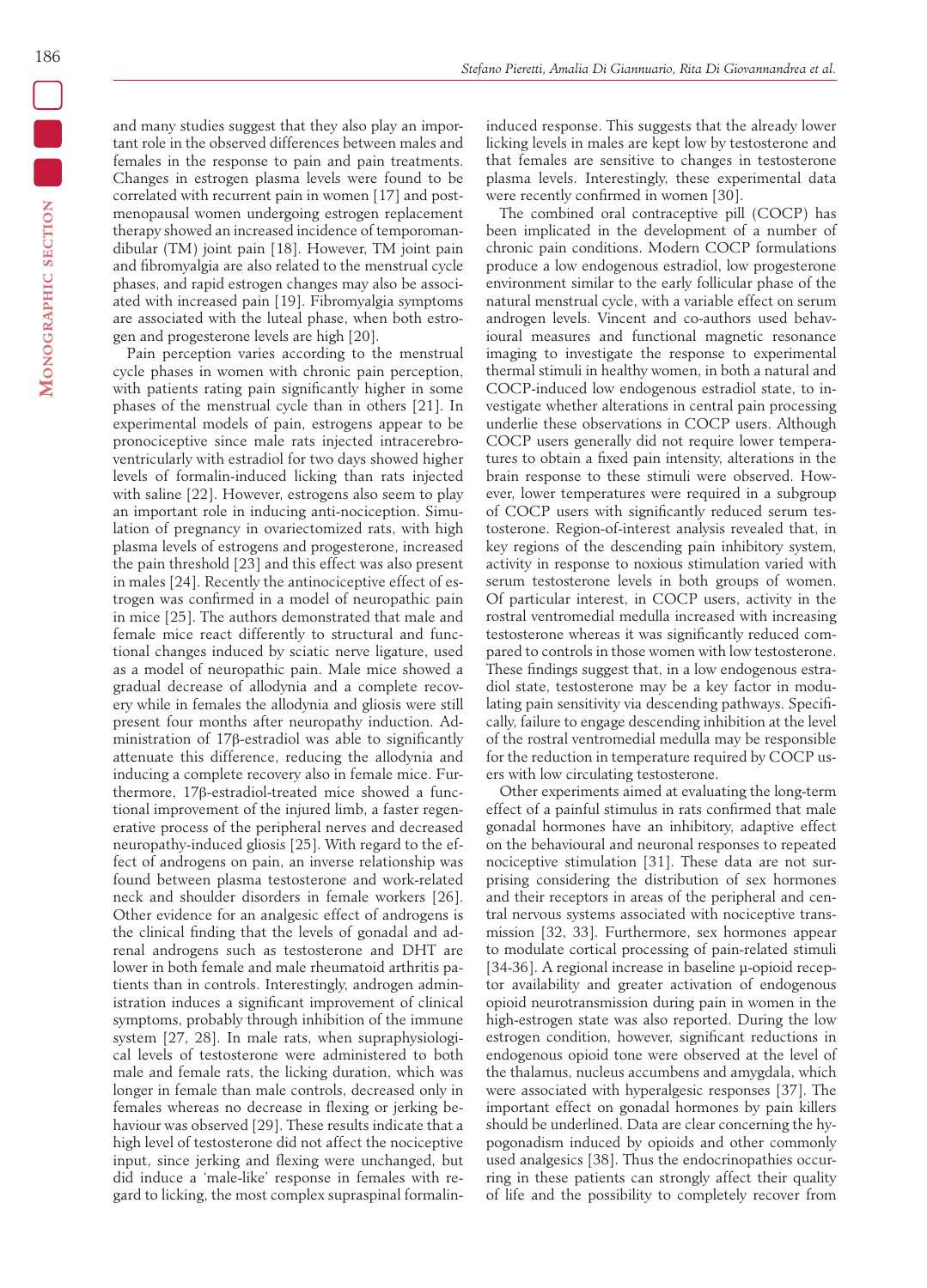the original pathology. These findings suggest that the interaction of the opioidergic system with gonadal hormones plays a role in the observed sex-based differences in pain sensitivity.

Several studies have indicated that genotype may contribute to sex differences in pain. Since the early experimental data of Liebeskind and collaborators on mice strain differences in swimming-induced analgesia, preclinical research has shown that genotype influences nociception, and these findings have been extended to humans in recent years [39]. For example, hereditary sensory and autonomic neuropathies (HSANs) are monogenic pain disorders in which pain sensibility is substantially absent. Rare inherited disorders may provide models to explain genetic variability in more common pain states and these syndromes appear to be linked to genes encoding proteins of different functional classes, e.g. ion channels, enzymes, transcription factors and trophic factors. From genetic association studies, a wide variety of genes have now been associated with both experimental and clinical pain states, and success in this field will lead both to a better understanding of basic pain mechanisms and to the development of new therapies.

Many studies have suggested that interactions between the immune system and the nervous system modulate nociception via the crucial role of microglia. Recently, Sorge and collaborators [40] explored whether nociception can be processed in female mice through a pathway that is independent of microglia. The authors induced mechanical allodynia in mice of both sexes and found that intrathecal injection of glial inhibitors reversed allodynia in males but not in females. The transient depletion of microglia blocked allodynia in the male mice but not in the females. Furthermore, allodynia was reversed in male but not in female mice by blocking signalling mediators linked to microglia-neuron nociception pathways such as P2X4 receptor, p38 MAP kinase or brain-derived neurotrophic factor. From these data the authors suggested that microglia are essential for mechanical nociception in male mice, whereas other mechanisms are probably used in females. To test whether adaptive immune cells are involved, the authors studied allodynia in nude or recombinationactivating gene 1-knockout (Rag1−/−) mice, which lack T cells and B cells. The administration of glial inhibitors reversed allodynia in both male and female nude or Rag1−/− mice. In contrast, in female Rag1−/− mice receiving an adoptive transfer of splenocytes, allodynia could not be blocked by glial inhibitors, suggesting that

## **REFERENCES**

- 1. Bartley EJ, Fillingim RB. Sex differences in pain: a brief review of clinical and experimental findings. *Br J Anaesth*  2013;111(1):52-8. DOI: 10.1093/bja/aet127
- 2. Berkley KJ. Sex differences in pain. *Behav Brain Sci*  1997;20(3):371-80.
- 3. Fillingim RB, King CD, Ribeiro-Dasilva MC, Rahim-Williams B, Riley JL III. Sex, gender, and pain: a review of recent clinical and experimental findings. *J Pain*

female mice process nociception via lymphocyte-dependent mechanisms but can use microglia-dependent pathways when lymphocytes are absent. Sex hormones also regulate the expression of peroxisome proliferatoractivated receptors (PPARs), which in turn can modify the expression of cytokines associated with nociception. Examining the sexually dimorphic expression of PPARs, the authors found that a PPARα agonist reversed allodynia in males, but not in females or castrated males, whereas a PPARγ agonist reversed allodynia in females but not in males or testosterone-treated females. These findings appear to be important for future research on pain since they indicate the need for sex-separated experimental studies and further suggest that different clinical strategies could be adopted to optimize pain management in men and women.

### **CONCLUSIONS**

Differences between men and women in pain prevalence, the seeking of medical treatment of pain syndromes, pain behaviour and responses to analgesic drugs have long been reported. The role of social, cultural and biological factors in the sex difference in pain perception has been discussed. During the last two decades, a large amount of data has been collected on differences between the sexes in responses to pain, including pain thresholds, tolerance and response to pain treatments. Sex differences in nociception have been well documented in the literature. It has been shown that women perceive more pain than men and this has been demonstrated for clinical pain and for experimental pain in humans and animals. Sex differences in pain perception are frequently substantial, with moderate to large effect sizes. Multiple factors are considered responsible for sex differences in pain perception and for the great prevalence of chronic pain conditions in women. Biological factors such as sex hormones are thought to be one of the main mechanisms explaining sex differences in pain perception. Further research to elucidate the mechanisms underlying sex differences in pain responses is needed to reduce these disparities in pain.

## *Conflict of interest statement*

There are no potential conflicts of interest or any financial or personal relationships with other people or organizations that could inappropriately bias the conduct and findings of this study.

Submitted on invitation. *Accepted* on 16 March 2016.

2009;10:447-85. DOI:10.1016/j.jpain.2008.12.001

- 4. Meriggiola MC, Nanni M, Bachiocco V, Vodo S, Aloisi AM. Menopause affects pain depending on pain type and characteristics. *Menopause* 2012;19(5):517-23. DOI: 10.1097/gme.0b013e318240fe3d
- 5. Turk DC, Okifuji A. Does sex make a difference in the prescription of treatments and the adaptation to chronic pain by cancer and non-cancer patients? *Pain*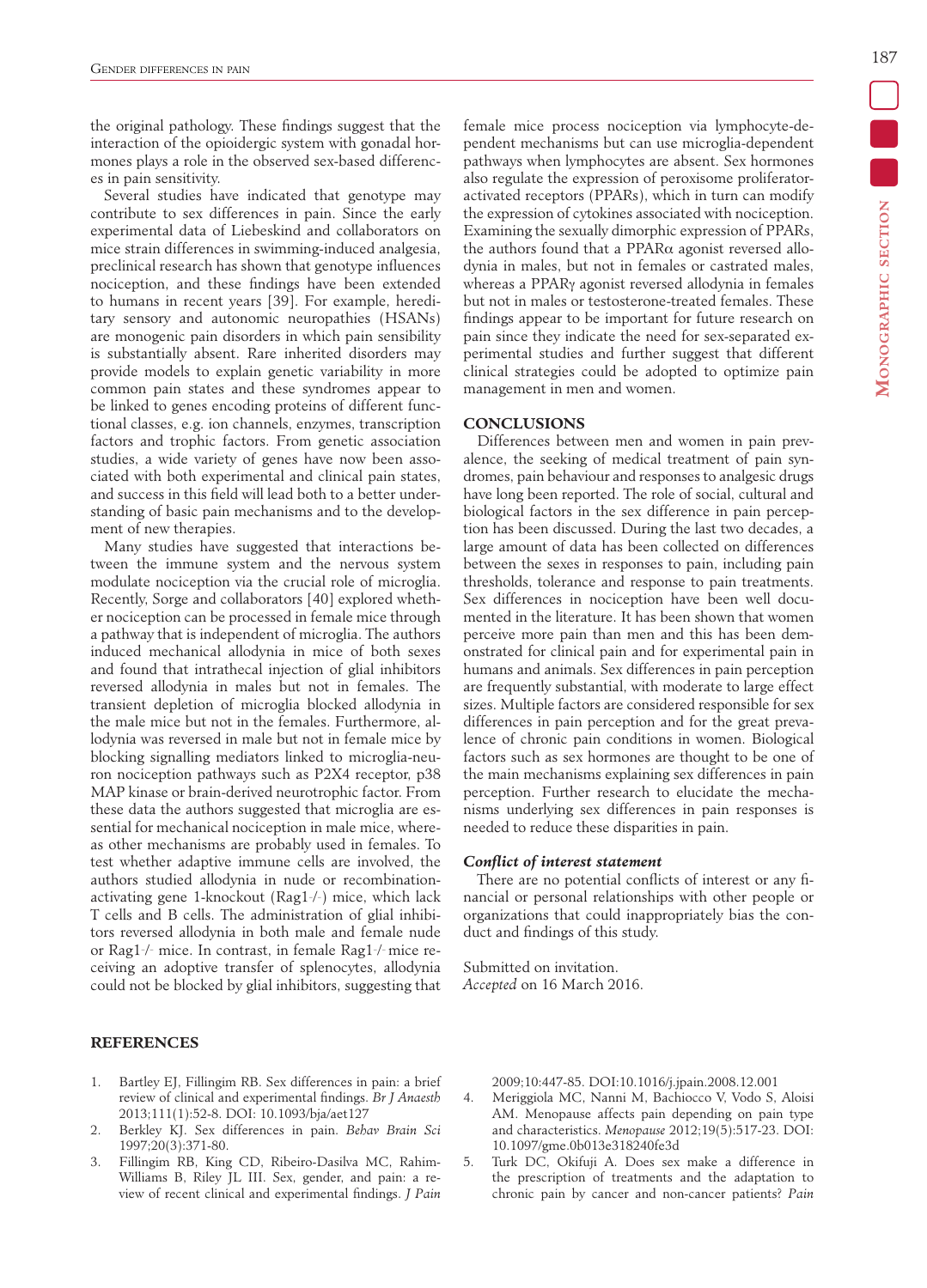1999;82:139-48.

- 6. Holdcroft A, Berkley KJ. Sex and gender differences in pain and its relief. In: McMahon SB, Koltzenburg M (Ed). *Wall and Melzack's textbook of pain.* Elsevier; 2006.
- 7. Racine M, Tousignant-Laflamme Y, Kloda LA, Dion D, Dupuis G, Choinière M. A systematic literature review of 10 years of research on sex/gender and experimental pain perception - part 1: are there really differences between women and men? *Pain* 2012;153(3):602-18. DOI: 0.1016/j.pain.2011.11.025
- 8. Labus JS, Naliboff BN, Fallon J, Berman SM, Suyenobu B, Bueller JA, Mandelkern M, Mayer EA. Sex differences in brain activity during aversive visceral stimulation and its expectation in patients with chronic abdominal pain: a network analysis. *Neuroimage* 2008;41(3):1032-43. DOI: 10.1016/j
- 9. Miaskowski C, Gear RW, Levine JD. Sex-related differences in analgesic responses. In: Fillingim RB (Ed). *Sex, gender, and pain.* Seattle, WA: IASP Press; 2000. p. 209- 30.
- 10. Fillingim RB, Ness TJ, Glover TL, Campbell CM, Hastie BA, Price DD, Staud R. Morphine responses and experimental pain: sex differences in side effects and cardiovascular responses but not analgesia. *J Pain* 2005;6(2):116-  $24.$
- 11. Niesters M, Dahan A, Kest B, *et al*. Do sex differences exist in opioid analgesia? A systematic review and metaanalysis of human experimental and clinical studies. *Pain*  2010;151:61-8. DOI:10.1016/j.pain.2010.06.012
- 12. Calderone KL. The influence of gender on the frequency of pain and sedative medication administered to postoperative patients. *Sex Roles* 1990;23:713-25. DOI:10.1007/ BF00289259
- 13. Leresche L. Defining gender disparities in pain management. *Clin Orthop Relat Res* 2011;469:1871-7. DOI:10.1007/s11999-010-1759-9
- 14. Keogh E, Herdenfeldt M. Gender, coping and the perception of pain. *Pain* 2002;97:195. DOI:10.1016/S0304- 3959(01)00427-4
- 15. Keogh E, Bond FW, Hanmer R, Tilston J. Comparing acceptance- and control-based coping instructions on the cold-pressor pain experiences of healthy men and women. *Eur J Pain* 2005;9:591-8. DOI:10.1016/j. ejpain.2004.12.005
- 16. Pieh C, Altmeppen J, Neumeier S, Loew T, Angerer M, Lahmann C. Gender differences in outcomes of a multimodal pain management program. *Pain* 2012;153:197- 202
- 17. Marcus DA. Interrelationships of neurochemicals, estrogen, and recurring headache. *Pain* 1995;62:129-39.
- 18. Dao TT, LeResche L. Gender differences in pain. *J Orofac Pain* 2000;14:169-84.
- 19. LeResche L, Mancl L, Sherman JJ, Gandara B, Dworkin SF. Changes in temporomandibular pain and other symptoms across the menstrual cycle. *Pain* 2003;106:253. DOI:10.1016/j.pain.2003.06.001
- 20. Korszun A, Young EA, Engleberg NC, Masterson L, Dawson EC, Spindler K, McClure LA, Brown MB, Crofford LJ. Follicular phase hypothalamic-pituitary-gonadal axis function in women with fibromyalgia and chronic fatigue syndrome. *J Rheumatol* 2000;27:1526-30.
- 21. Hellström B, Anderberg UM. Pain perception across the menstrual cycle phases in women with chronic pain. *Percept Mot Skills* 2003;96(1):201-11.
- 22. Aloisi AM, Ceccarelli I. Role of gonadal hormones in formalin-induced pain responses of male rats: modulation by estradiol and naloxone administration. *Neuroscience*  2000;95:559-66.
- 23. Dawson-Basoa M, Gintzler AR. Gestational and ovarian sex steroid antinociception: synergy between spinal kappa and delta opioid systems. *Brain Res* 1998;794:61- 7.
- 24. Liu NJ, Gintzler AR. Prolonged ovarian sex steroid treatment of male rats produces antinociception: identification of sex-based divergent analgesic mechanisms. *Pain*  2000;85:273-81.
- 25. Vacca V, Marinelli S, Pieroni L, Urbani A, Luvisetto S, Pavone F. 17beta-estradiol counteracts neuropathic pain: a behavioural, immunohistochemical, and proteomic investigation on sex-related differences in mice. *Sci Rep*  2016;8;6:18980. DOI: 10.1038/srep18980
- 26. Kaergaard A, Hansen AM, Rasmussen K, Andersen JH. Association between plasma testosterone and work-related neck and shoulder disorders among female workers. *Scand J Work Environ & Health* 2000;26:292-8.
- 27. Morales AJ, Nolan JJ, Nelson JC, Yen SS. Effects of replacement dose of dehydroepiandrosterone in men and women of advancing age. *J Clin Endocrinol Metab*  1994;78:1360-7.
- 28. English KM, Steeds RP, Jones TH, Diver MJ, Channer KS. Low dose transdermal testosterone therapy improves angina threshold in men with chronic stable angina: a randomized, double-blind, placebo-controlled study. *Circulation* 2000;102:1906-11.
- 29. Aloisi AM, Ceccarelli I, Fiorenzani P, De Padova AM, Massafra C. Testosterone affects formalin-induced responses differently in male and female rats. *Neurosci Lett*  2004;361:262-4.
- 30. Vincent K, Warnaby C, Stagg CJ, Moore J, Kennedy S, Tracey I. Brain imaging reveals that engagement of descending inhibitory pain pathways in healthy women in a low endogenous estradiol state varies with testosterone. *Pain* 2013;154(4):515-24. DOI: 10.1016/j. pain.2012.11.016
- 31. Ceccarelli I, Scaramuzzino A, Massafra C, Aloisi AM. The behavioral and neuronal effects induced by repetitive nociceptive stimulation are affected by gonadal hormones in male rats. *Pain* 2003;104:35-47.
- 32. Craft RM. Modulation of pain by estrogens. *Pain*  2007;132:S3-S12. DOI:10.1016/j.pain.2007.09.028
- 33. Craft RM, Mogil JS, Aloisi AM. Sex differences in pain and analgesia: the role of gonadal hormones*. Eur J Pain*  2004;8:397. DOI:10.1016/j.ejpain.2004.01.003
- 34. Kern MK, Jaradeh S, Arndorfer RC, Jesmanowicz A, Hyde J, Shaker R. Gender differences in cortical representation of rectal distension in healthy humans. *Am J Physiol* 2001;281:G1512-G23.
- 35. Berman SM, Naliboff BD, Suyenobu B, Labus JS, Stains J, Bueller JA, Ruby K, Mayer EA. Sex differences in regional brain response to aversive pelvic visceral stimuli. *Am J Physiol Regul Integr Comp Physiol* 2006;291(2):R268- 76.
- 36. Moulton EA, Keaser ML, Guliapalli RP, Maitra R, Greenspan JD. Sex differences in the cerebral BOLD signal response to painful heat stimuli. *Am J Physiol*  2006;60:R257-R67. DOI:10.1152/ajpregu.00084.2006
- 37. Smith YR, Stohler CS, Nichols TE, Bueller JA, Koeppe RA, Zubieta JK. Pronociceptive and antinociceptive effects of estradiol through endogenous opioid neurotransmission in women. *J Neurosci* 2006;26:5777-85. DOI:10.1523/JNEUROSCI.5223-05.2006
- 38. De Maddalena C, Bellini M, Berra M, Meriggiola MC, Aloisi AM. Opioid-induced hypogonadism: why and how to treat it. *Pain Physician* 2012;15(3 Suppl.):ES111-8.
- 39. Mogil JS. Sex differences in pain and pain inhibition: multiple explanations of a controversial phenomenon.